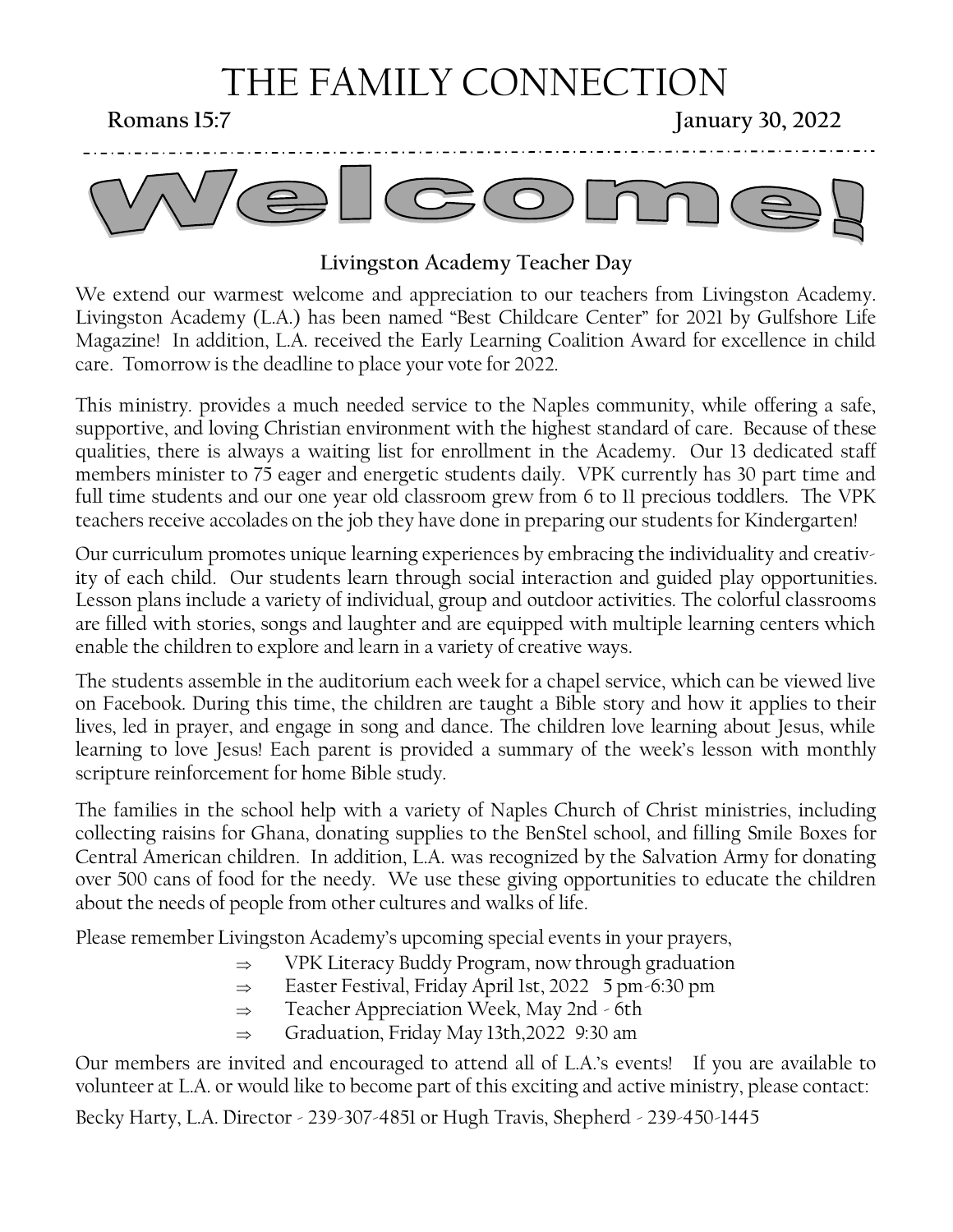|                                                               | PRAYER LIST*<br><b>MEMBERS</b>                                                                |                                              | Order of Worship                                                                                                                         |  |
|---------------------------------------------------------------|-----------------------------------------------------------------------------------------------|----------------------------------------------|------------------------------------------------------------------------------------------------------------------------------------------|--|
| $\bullet$<br>$\bullet$                                        | Claude Haynes<br>Debbie Kendall                                                               |                                              | <b>January 30, 2022</b>                                                                                                                  |  |
| $\bullet$                                                     | Linda Copeland                                                                                | Call to Worship:                             | Joe Lennon                                                                                                                               |  |
| $\bullet$<br>$\bullet$<br>$\bullet$<br>$\bullet$<br>$\bullet$ | Margie Rhodes<br><b>Bonnie Stephens</b><br>Maria Reategui<br>Maggie Rodriguez<br>Elvis Durity | Heaven Medley<br>Welcome:                    | "I'll Fly Away"<br>"When the Roll Is Called"<br>"When We All Get to Heaven"<br>Ben Gyimah                                                |  |
| $\bullet$                                                     | Marjorie Connor                                                                               | Screen                                       | "Jesus, Only Jesus"                                                                                                                      |  |
| $\bullet$<br>$\bullet$                                        | Lew Parks<br>Frieda Rodgers                                                                   | Prayer:                                      | Symi Neal                                                                                                                                |  |
| $\bullet$<br>$\bullet$                                        | Doug Fee<br>Carla Sledge                                                                      | Screen                                       | "Communion Prayer"                                                                                                                       |  |
| $\bullet$<br>$\bullet$<br>$\bullet$                           | Donna Strong<br>Lee & Linda Sutton<br>Di Menoher                                              | Communion:                                   | <b>Hugh Travis</b><br>1 Corinthians 10:15-20<br>2 Corinthians 9:6-7                                                                      |  |
| $\bullet$                                                     | Daniel & Elizabeth Peregrin<br>Jeff Blake                                                     | Song before the Message                      |                                                                                                                                          |  |
| $\bullet$<br>$\bullet$                                        | Glenn Macon                                                                                   |                                              | Children are invited to go to the worship class during this song*                                                                        |  |
| $\bullet$                                                     | NURSING HOME / SHUT-INS<br>June McCauley                                                      | Screen                                       | "Open the Eyes of My Heart"                                                                                                              |  |
|                                                               | Wayne & Bonnie Bucy                                                                           | Message:                                     | <b>Tim Neal</b>                                                                                                                          |  |
|                                                               | <b>FAMILY &amp; FRIENDS</b>                                                                   | <b>Invitation Song:</b>                      | "Humble Yourself"                                                                                                                        |  |
| $\bullet$                                                     | Kathy Kock<br>Thomas Walker                                                                   | Closing Song:                                | "This World Is Not My Home"                                                                                                              |  |
| $\bullet$                                                     | Jon Sauer<br>Lexi Carr                                                                        | <b>Closing Prayer:</b>                       | <b>Barry Brown</b>                                                                                                                       |  |
| $\bullet$<br>$\bullet$                                        | Kasey Dudley<br>Tania Gadbury<br>Laurie & Danny Osborne                                       | Parents please pick up your child from class |                                                                                                                                          |  |
| $\bullet$                                                     | Maddie Whitlock<br>Amelia Larios                                                              |                                              | *Children's Worship Class - 3 years of age to 2nd grade - Classroom A8                                                                   |  |
| $\bullet$<br>$\bullet$<br>$\bullet$                           | Joe & Marie Lennon's son<br>Lynn Greer<br>Mary Ryder<br>Linda Sutton grandson Matt &          |                                              | Worship volunteers - remember to meet in Classroom A-11 at 8:50                                                                          |  |
| $\bullet$<br>$\bullet$                                        | great granddaughter Jordan<br>John Wallace's sister, Beth<br>Marsha Hampton<br>George Ballard |                                              | Communion bread has been placed into individual cups. Gluten Free<br>communion has been placed within the very center ring of each tray. |  |
| $\bullet$<br>$\bullet$                                        | <b>Bob Stafford</b><br>Marco Moros<br>Hussey Family<br>Sally Abbott                           |                                              | <b>Future Events</b>                                                                                                                     |  |
| $\bullet$                                                     | Judy Sauer's g-daughter, Meaghan                                                              | Every Tuesday:                               | Men's Prayer Meeting - 6:30 AM                                                                                                           |  |
| $\bullet$                                                     | Ivonne - Maria Reategui's cousin                                                              | TODAY:                                       | EVERY SUNDAY IN JANUARY: Melissa will take your new photo<br>Livingston Academy Teacher Day                                              |  |
| $\bullet$<br>$\bullet$                                        | Robert Champion Michael Presto<br>Larry Brown<br>Judy Brugman                                 | TODAY:                                       | Fellowship Meal / Baby Shower                                                                                                            |  |
| $\bullet$                                                     | Brooke Ruppel<br>Laubel Perez                                                                 | Feb 11th:                                    | Adopt a Teacher Event for Livingston teachers                                                                                            |  |
| $\bullet$                                                     | Ao Hotchkiss<br>Mary Nell Shelly                                                              | Feb 12th:<br>Feb 18 - 19th:                  | Touch a Truck Event                                                                                                                      |  |
| $\bullet$<br>$\bullet$                                        | Carla Sledge's niece, Audricka<br>Carla Sledge's nephew                                       | Feb 19th:                                    | Men's Retreat with guest speaker<br>Ladies' Retreat with guest speaker                                                                   |  |
| $\bullet$                                                     | Danny Billingsby                                                                              |                                              |                                                                                                                                          |  |
| $\bullet$                                                     | Donia Ciabuca<br>Adrian Ivanov                                                                | 30 - Bob Stafford                            | Birthday's & Anniversaries<br>9 - Chloe Durity<br>11 - Sophia Gutierrez                                                                  |  |
|                                                               | <b>MILITARY</b>                                                                               | Feb 1 - Jim Martin                           | 10 - Gene Rowan<br>12 - Linda Sutton                                                                                                     |  |
|                                                               | Christopher Lemay Lee Strong<br>Darrell Martin Casandra Prokop                                | 6 - Carol Hughes                             | 10 - Charlie & June<br>13 - Mark McCullough                                                                                              |  |
|                                                               |                                                                                               | 6 - Larry Ford                               | 13 - Rick Barrett<br>McCauley                                                                                                            |  |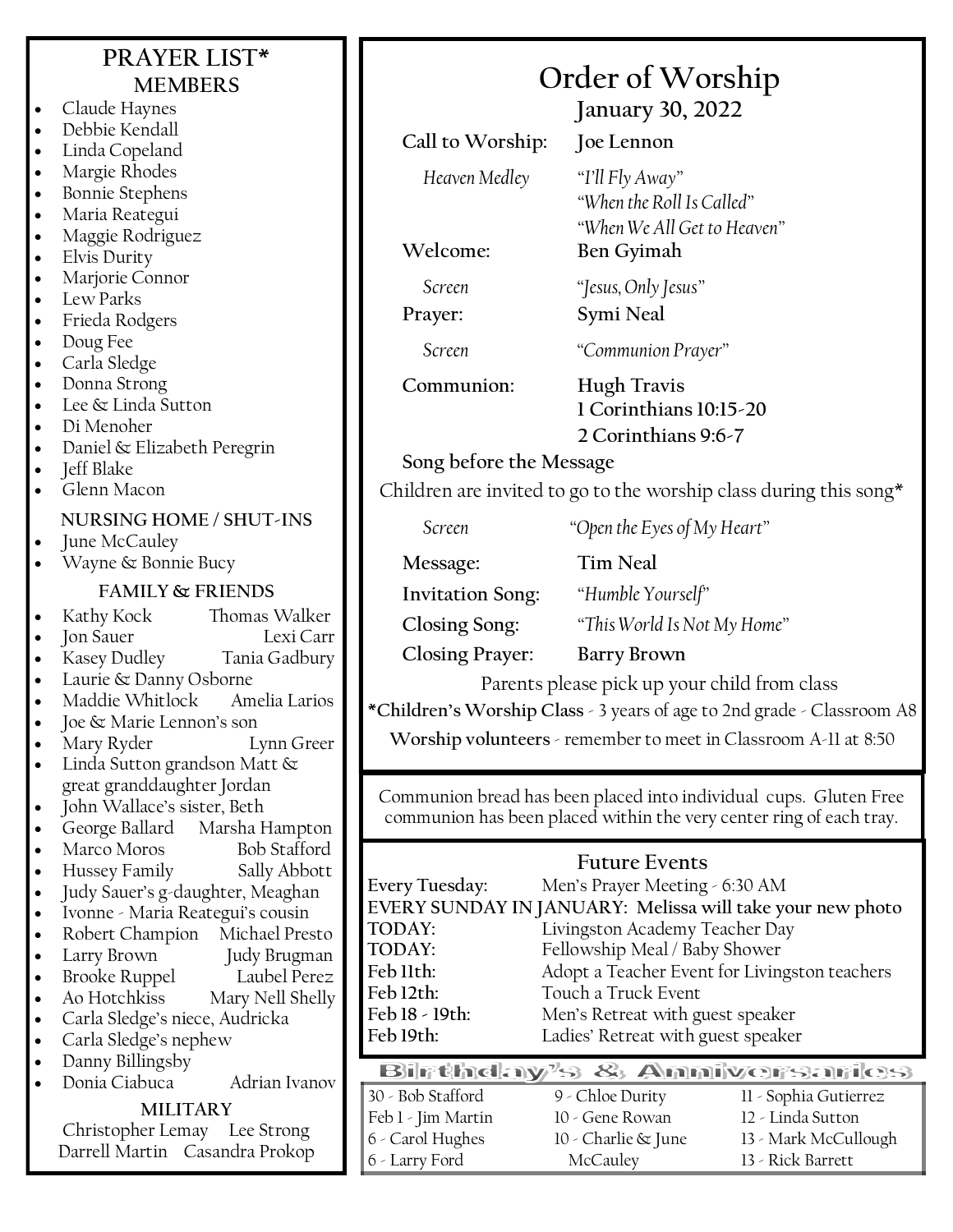#### **GIVING & ATTENDANCE WEEK ENDED Jan 23, 2022**

| Weekly Actual                      | \$9,083   |  |  |  |
|------------------------------------|-----------|--|--|--|
| Weekly Budget                      | \$9,000   |  |  |  |
| \$<br>Weekly Variance              |           |  |  |  |
| 4 Week Average Variance            | \$<br>291 |  |  |  |
| Sunday Worship:                    |           |  |  |  |
| Attendance in Building             | 155       |  |  |  |
| Attendance via views online:       | 256       |  |  |  |
| Sunday Morning Study:              |           |  |  |  |
| Attendance in Building             | 85        |  |  |  |
| Attendance via views online:       | 116       |  |  |  |
| Sunday Evening:                    |           |  |  |  |
| <b>Connection Group Attendance</b> |           |  |  |  |
| Wednesday:                         |           |  |  |  |
| Attendance in Building/Teens       |           |  |  |  |
| Attendance online:                 |           |  |  |  |
|                                    |           |  |  |  |

#### **PRAYER SECTION**

- Claude Haynes, June McCauley, Elvis Durity, & Scott Blake continue to have health challenges.
- Pray for the families affected by COVID-19.
- Former member, Daniel Martinez, has been in the hospital with covid for several weeks. He is still on a ventilator but the doctor says he is doing better. He still has a long way to go to make a full recovery.

### **Children's Ministry Leader Needed**

We're looking for someone (or perhaps a husband/wife) to oversee the children's education ministry. If you are interested in helping, please contact Scott Otey esotey@wcrw.net or 239-253-9640.

Thank you in advance!

### **Co-Ed Wedding Shower**

You are invited to attend a wedding shower honoring Barry "Baer" Brown and Caitlyn Grogan on Saturday, Feb 5th beginning at 1PM here at the building. Gift cards to Bed Bath & Beyond or Home Goods, would be greatly appreciated. Please RSVP to Kathleen Brown 239-777-5283.

### **Bible Study Times & Locations**

**Sunday morning classes:**

**Adults** will gather in the Auditorium - **Tim Neal Singing Class -**will meet in Classroom A8 - **Joe Lennon Cradle Roll** will meet in the Training Room - **Melissa Neal 2-5 year old**s will meet in Classroom #2a - **Nora Vitiello K-3rd grades** will meet in Classroom #7 - **Susan Meulenburg 4th – 5 th grade**s will meet in Classroom A-11 - **Kristin Cipolla Teens -** meet out in the Teen House with **Zak and Jordyn Dempsey Sunday night:- See insert for locations Wednesday night classes 6:30PM:**

**Adults** - Auditorium - teacher - **Jeff Blake** 

**Ladies -** Fellowship Room - Trustworthy - various ladies

**2-5 year old**s will meet in Classroom #2a - **Susan Shelly**

**3rd – 5 th grade**s will meet in Classroom A-11 - teachers **Diana Travis & Pam Billingsby** 

**Teens** - Teen House - **with Zak & Jordyn Dempsey**

Our virtual options via Facebook & YouTube, @ the times listed above. We hope you will join us in one of these Bible study opportunities.

### **It's a Boy!**

Massie & Miguel were blessed with an early arrival. Solomon Taveras arrived on Jan 25th at 12:12 PM. Please help us shower Massie, Miguel & Solomon Taveras with love during a pot luck fellowship and baby shower TODAY immediately following Bible study. Cards may be sent to: 4995 4th Ave SE, Naples, FL 34117.

### **Literacy Buddies**

We are looking for 31 volunteers to become literacy buddies with our 31 VPK students. A literacy buddy will select a child and give them a book 2 times between now and graduation in May. To get to know your student better, they have written a letter which includes a few of their interests. If you would like to adopt a literacy student please email Becky at [theoffice@livingstonacademynaples.com](mailto:theoffice@livingstonacademynaples.com) no later than Feb. 1st, 2022.

### **Please Vote!**

Voting for the "Best of" contest through Gulfshore Magazine ENDS TONIGHT! Go to [https://www.gulfshorelife.com/best%2Dof%2Dthe%](https://www.gulfshorelife.com/best%2Dof%2Dthe%2Dgulfshore%2D2022/) [2Dgulfshore%2D2022/](https://www.gulfshorelife.com/best%2Dof%2Dthe%2Dgulfshore%2D2022/) please type in "Livingston Academy", under the Best Service -Daycare category. Thank you in advance for your vote and your support.

### **Directory Updates**

Please change the local addresses for the following:

Joe & Marie Lennon - 9278 Plover Drive, Naples, 34120.

Terry & Carol Rardin - 19 Diamond Lane, Naples 34112.

The Lennon's and Rardin's northern addresses, emails and cells remain the same.

Directory correction: please change Tim's email address to: Tim@NaplesChurchofChristofChrist.com.